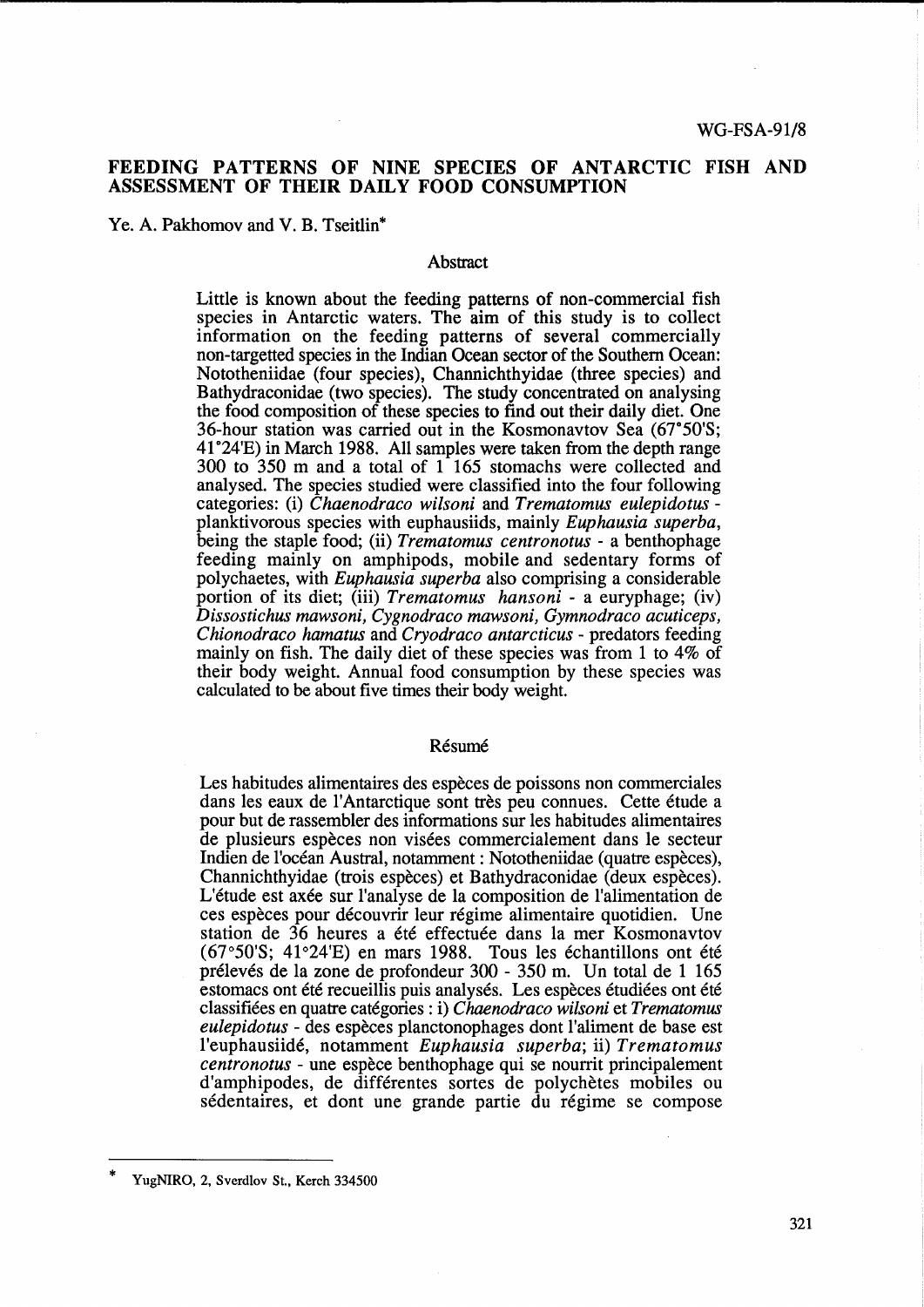*d'Euphausia superba;* iii) *Trematomus hansoni* - une espece euryphage; iv) *Dissostichus mawsoni, Cygnodraco mawsoni, Gymnodraco acuticeps, Chionodraco hamatus* et *Cryodraco antarcticus* - des predateurs se nourrissant principalement de poissons. La quantite de nourriture absorbée quotidiennement par ces espèces variait entre 1 à 4% de leur poids corporel. Il a été calculé que leur consommation annuelle de nourriture correspond à environ 5 fois le poids de leur corps.

### Pe310Me

До сих пор еще недостаточно известно о питании антарктических рыб, на которые не ведется коммерческого промысла. Целью настоящего исследования является сбор информации о питании нескольких коммерчески не эксплуатируемых видов в индийском секторе Южного океана: Nototheniidae (четыре вида), Channichthyidae (три вида) и Bathydraconidae (два вида). Это исследование направлено на анализ состава пищи этих видов в целях изучения их суточного рациона. Одна суточная станция была выполнена в море Космонавтов (67°50'ю. ш.; 41°24'в. д.) в марте 1988 г. Все пробы были собраны на глубине 300-350 м. В общей сложности было собрано и проанализировано 1 165 желудков. Изученные виды были подразделены на следующие четыре категории: (i) Chaenodraco wilsoni и Trematomus eulepidotus - планктофаги, в питании которых npeo6J1a~aJlH 3B~ay3HH~bl, npeHMYIQeCTBeHHO *Euphausia*  superba; (ii) *Trematomus centronotus* - бентофаг, потребляющий главным образом амфиподы, подвижные и оседлые формы полихет; *Euphausia superba* также составляет большую часть pa~HOHa; (iii) *Trematomus hansoni* - 3BpH~ar; (iv) *Dissostichus mawsoni, Cygnodraco mawsoni, Gymnodraco acuticeps, Chionodraco hamatus HCryodraco antarcticus - Хищники*, питающиеся, в основном, рыбой. Суточный рацион этих видов колебался в пределах 1-4% от массы тела. Годовое потребление пищи составило около 5 масс тела.

#### Resumen

Se sabe muy poco del tipo de alimentación de las especies no explotadas comercialmente en aguas antarticas. El objetivo de este estudio es reunir información sobre el tipo de alimentación de varias especies que no han sido objeto de pesca comercial en el sector Indico del oceano Austral: Nototheniidae (cuatro especies), Channichthydae (tres especies) Bathydraconidae (dos especies). El estudio se concentr6 en el estudio de la dieta diaria de estas tres especies mediante el amilisis de la composición de alimentos. Se realizó una estación de 36 horas de duración en el mar de Kosmonavtov (67°50'S; 41°24'E) en marzo de 1988. Todas las muestras se tomaron entre los 300 - 350 m de profundidad, recogiendose unos 1 165 est6magos para su posterior an31isis. Las especies estudiadas se clasificaron en cuatro categorias: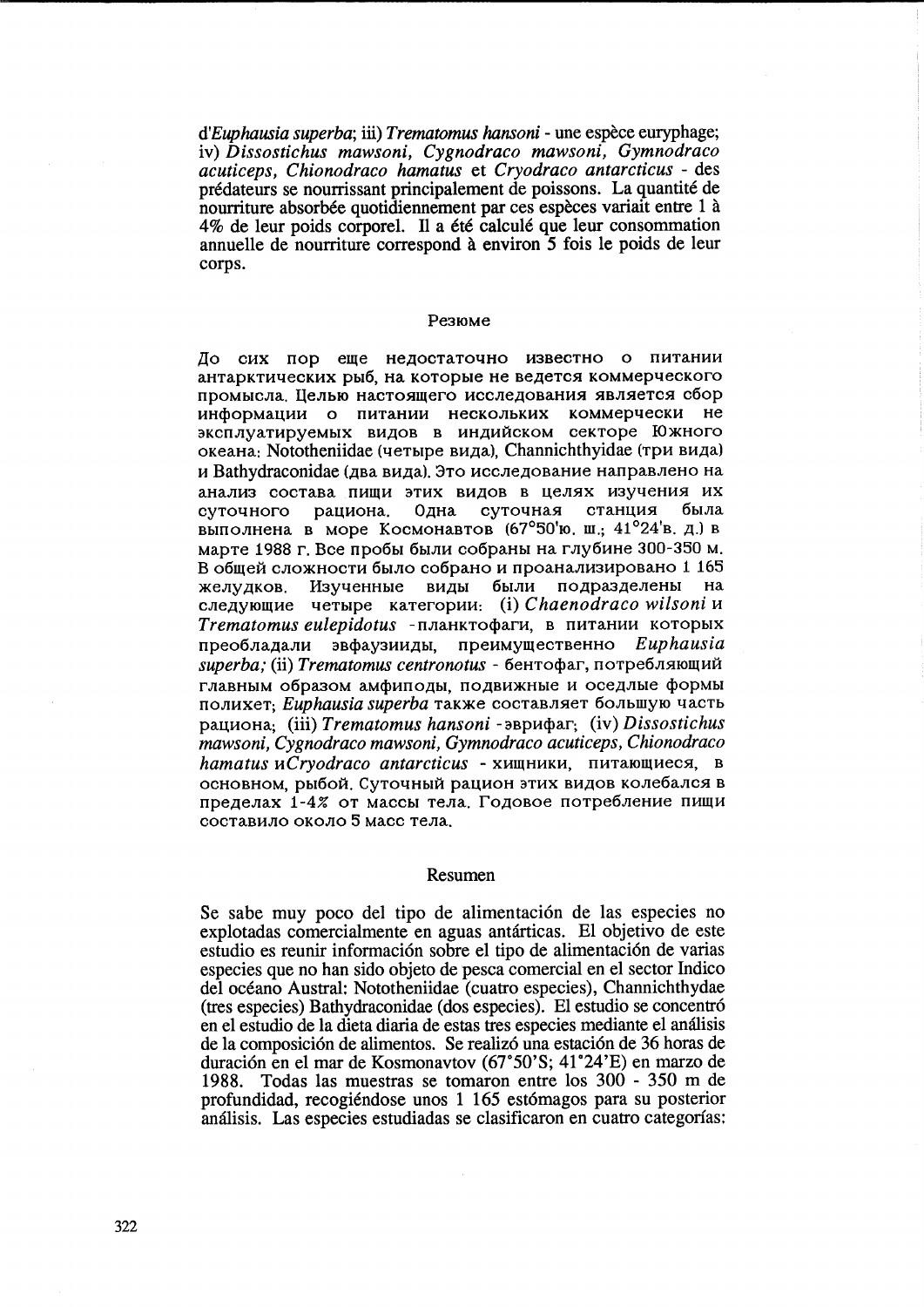(i) *Chaenodraco wilsoni* y *Trematomus eulepidotus* - son especies planct6fagas, que se alimentan de eufausidos, siendo *Euphausia superba,* el componente habitual; (ii) *Trematomus centronotus* - es una especie bentófaga que se alimenta principalmente de anfípodos y de poliquetos m6viles y sedentarios, ademas de *Euphausia superba,* que forma una parte importante en su dieta; (ill) *Trematomus hansoni* - es una especie eurffaga; (iv) *Dissostichus mawsoni, Cygnodraco mawsoni, Gymnodraco acuticeps, Chionodraco hamatus* y *Cryodraco antarcticus* - son especies depredadoras que se alimentan básicamente de pescado. La dieta diaria de estas especies oscilaba entre el 1 y el 4% de su peso corporal. El consumo anual de estas especies se calcul6 en cinco veces el peso corporal de la especie.

### 1. INTRODUCTION

Our knowledge of the feeding behaviour of Antarctic fish is very limited despite the existence of numerous publications on the subject. Feeding patterns of commercial fish has usually been studied in order to evaluate annual consumption of krill, and more often than not in the Atlantic sector of the Southern Ocean (Permitin, 1970; Kock, 1985). There is only scant information on the feeding patterns of non-commercial fish species, but the level of krill consumption by these species might be substantial. This study was aimed at collecting information on the food composition of several commercially non-targeted species in the Indian Ocean sector of the Southern Ocean: Nototheniidae (four species), Channichthyidae (three species) and Bathydraconidae (two species). Another aim was to discover their daily level of food consumption.

One 36-hour station was carried out in the Kosmonavtov Sea (67°50' S; 41°25'E) on 23 to 24 March 1988. Adult specimens were taken from the depth range 300 to 350 m at a rate of one sample each 4 hours. Biological analyses of fish were carried out according to standard procedures (Anon., 1974). Food boluses were collected from fish stomachs and analysed. Food items were identified by species and also ranged according to their level of digestion (fresh, half-digested, completely digested). A total of 1 165 stomachs of nine fish species were processed in this way.

In calculating daily consumption it was assumed that food evacuation from fish stomachs corresponds to an exponential function (Tyler, 1970 and Montgomery *et al., 1989).*  In this case, food evacuation rate is:

$$
\frac{dS}{dt} = -AS\tag{1}
$$

where  $S$  - amount of food at a given time,

 $t - time$ . A - constant.

From equation (1) it follows that the amount of food in a particular stomach varies according to the equation:

$$
S(t) = S(0) \exp(-At) \tag{2}
$$

where  $S(0)$  - amount of food at time  $t = 0$ .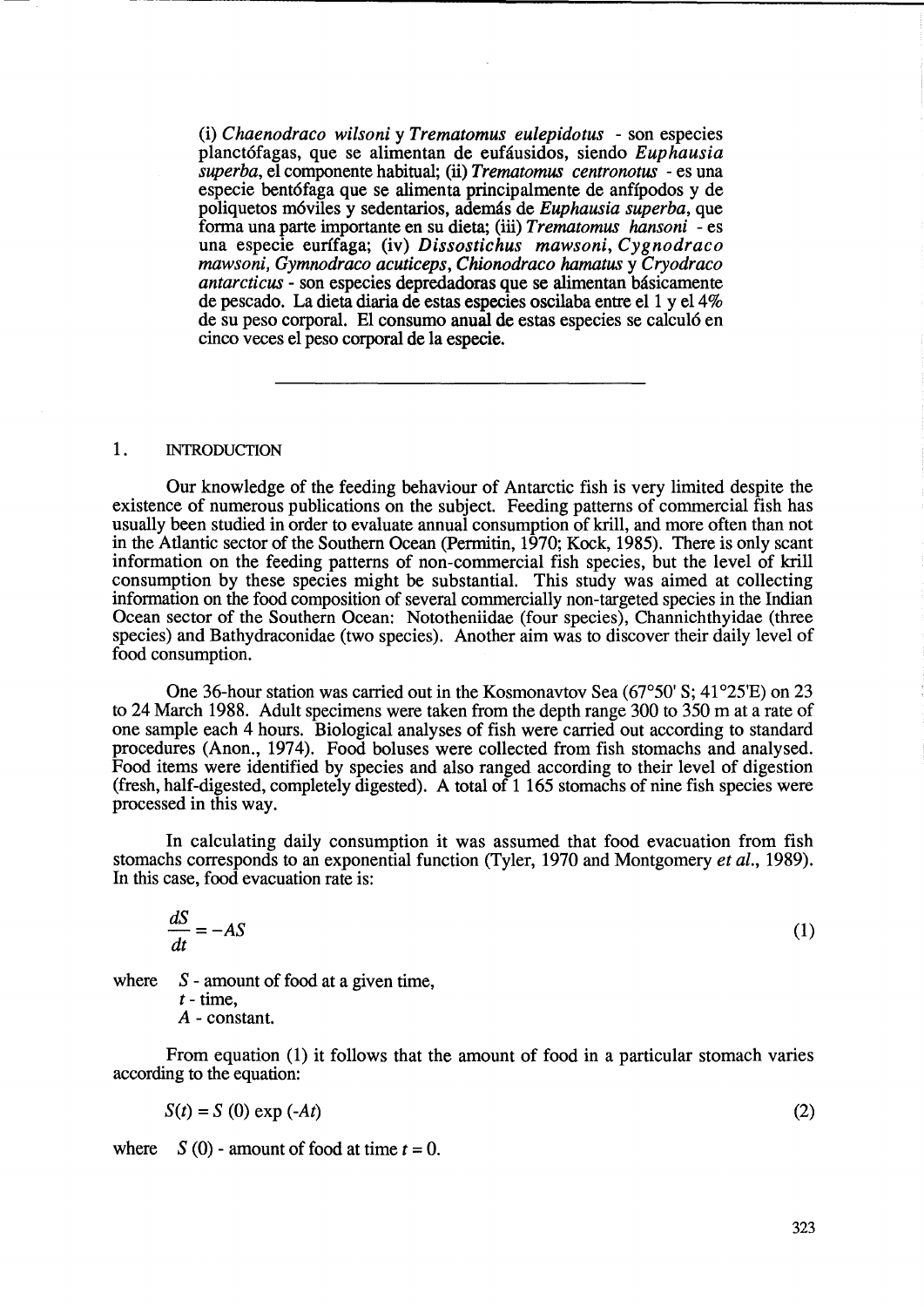Equation (2) clearly shows that 90% of food is evacuated over a time of  $T_{90}$ (evacuation time):

$$
T_{90} = \frac{1n0.1}{A} \approx \frac{2.3}{A}
$$
 (3)

Evacuation time is from two to five days for Antarctic fish (Grawford, McLeave as cited in Targett, 1981; Montgomery *et al.,* 1989). In accordance with equation (3) the constant value  $A = 0.048 - 0.019$  when  $T_{90}$  is within the above-mentioned range. The mean specific daily consumption  $(C_w)$  was calculated according to Pennington's equation (Krasnoper, 1988):

$$
C_W = [yAT-y(0)+y(T)] \frac{24}{T} \bullet 100
$$
 (4)

where  $C_W$  is expressed in percent of body mass,

*y* - mean index of stomach fullness,

 $\overline{A}$  - constant from (3) corresponding to the particular evacuation time,

*T* - duration of observations (36 hours),

 $y(0)$  and  $y(T)$  mean indices of stomach fullness at the beginning and end of observations respectively.

Daily food consumption for each fish species was calculated for two values of *T90:*  48 and 72 hours. The corresponding values of A are 0.048 and 0.032.

In order to compare consumption rates we also calculated approximate daily consumption according to metabolic rate and the index

$$
K_2 = \frac{P}{P+R}
$$

where  $P$ - production

*antarcticus .* 

*R* - metabolic rate.

The parameter  $K_2$  was taken to be 0.2. Therefore,  $\frac{1}{R} = 0.25$ . Since the amount of *R*  consumption  $C_w = \frac{P + R}{U}$ , where the assimilation index, *U*, is taken to be 0.8, we obtain the value  $C_w = 1.56R$ . In order to calculate R, we used the following equations for the basal metabolic rates for cold-water fish (Chekunova, 1983):  $R_{st1} = 0.187$  *W*<sup>0.783</sup> ml 0<sub>2</sub> hr<sup>-1</sup> for most species and  $R_{st2} = 0.039W^{0.891}$  ml 0<sub>2</sub> hr<sup>-1</sup> for *Chionodraco hamatus* and *Cryodraco* 

If under normal environmental conditions *R=2Rst* (Vinberg, 1956), then specific daily consumption would be:

$$
C_{w_1} = \frac{6.8 \cdot W^{-0.2}}{q}
$$
 (5)

$$
C_{w_2} = \frac{1.42 \cdot W^{-0.2}}{q} \tag{6}
$$

where:  $C_W$  is expressed in percent of body mass;

W - mean body mass (g);

 $q$  - food calorific content, assumed to be 1 kcal  $g^{-1}$ .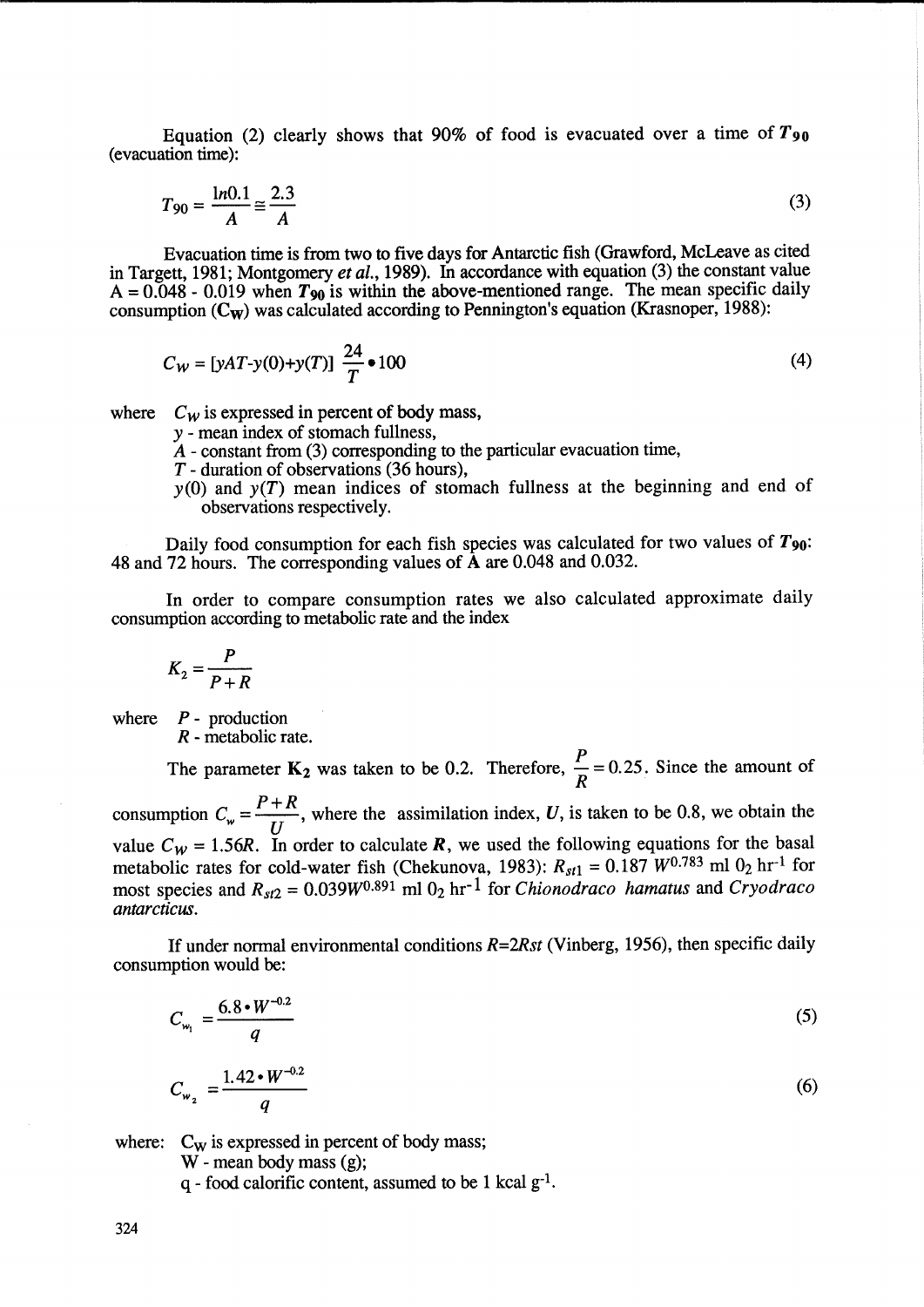Information on food composition of fish species studied is presented in Table 1. According to this table all species may be classified in the following way:

-- -----------------------------------------------------------------------------------

- (i) *Chaenodraco wilsoni* and *Trematomus eulepidotus*  planktophagic species with euphausiids, mainly *Euphausia superba,* being the staple food. *T. eulepidotus*  also consumes a substantial amount of myctophids *(Electrona antarctica)* and juvenile nototheniids (mainly *Pleuragramma antarcticum);*
- (ii) *Trematomus centronotus*  benthophagic species, feeding mainly on amphipods, mobile and sedentary forms of polychaetes (Table 1). *Euphausia superba* also comprises a considerable portion of the diet of *T. centronotus;*
- (iii) *Trematomus hansoni* euryphagic species. However, food scraps from vessels comprised almost half of sampled stomach contents (Table 1) which significantly distorted the results for this species;
- (iv) *Dissostichus mawsoni, Cygnodraco mawsoni, Gymnodraco acuticeps, Chionodraco hamatus* and *Cryodraco antarcticus* - predators, feeding mainly on fish (Table 1). The diet of *D. mawsoni* contained *T. eulepidotus* (38% by weight), *T. hansoni* (6%), *Chaenodraco wilsoni* (13%), myctophids (12%) and juvenile *P. antarcticum* (9%). The diet of C. *mawsoni* and G. *acuticeps*  comprised of juvenile fish of almost all species inhabiting the survey area, including their own juveniles. However, the major food items of G. *acuticeps*  were the myctophids, *E. antarctica* (21 %) and *Gymnoscopelus spp* (25%), and for C. *antarctica* - the fairly uncommon species *Aethotaxis mytopteris* (25%). The main food items for *Chionodraco hamatus* and *Cryodraco antarcticus* were first-year matured C. *wilsoni* (SL=17-20 cm) (37% each), *P. antarcticum* (15 and 22% respectively) and *T. eulepidotus* (17 and 19%).

All fish sampled had been intensively feeding, with C. *wilsoni* and perhaps G. *mawsoni* being the exceptions. The mean index of stomach fullness ranged from 2.2 to 3.9% of body mass (Table 2). It is impossible to be specific about feeding intensity in relation to *D. mawsoni* due to a lack of data. The feeding behaviour of C. *wilsoni* at the time of the survey may have been affected by a range of oceanological conditions (Gerasimchuk and Trotsenko, 1988). This is quite likely since samples collected on the same day some 4 to 5 n. miles from the station position showed a high rate of feeding for C. *wilsoni* (index of stomach fullness was 2 to  $4\bar{\%}$  of body mass).

Following analysis of stomach contents and comparing food at various stages of digestion, we concluded that the actual digestion time for plankton-eaters and benthophages is no less than two or three days, while for predatory and euryphages digestion takes no less than three or four days. This is in total agreement with the experimental data presented earlier.

Some scientists (Novikova, 1949; Kogan *et al.,* 1963) believe that changes in the stomach fullness index over time can be viewed as an indicator of processes occurring within the targetted population, i.e. falls in the index are interpreted as food digestion while increases are seen as consumption. Differences between consecutive values of the index are used to estimate digestion rates which in turn are used to calculate consumption. In our opinion this approach is unsuitable for sea fishes. Populations of sea fishes consist of many schools, each containing several dozen or a few hundred individuals. There is a much greater degree of uniformity of behaviour of specimens within a particular group (school) compared with other groups. Each group behaves as a unit and its members feed simultaneously. However, there is obviously some correlation of behaviour among groups which have certain similarities as species. On average, such groups might consume the same amount of food over several days but the amount of food in their stomachs at any given moment can vary significantly. Each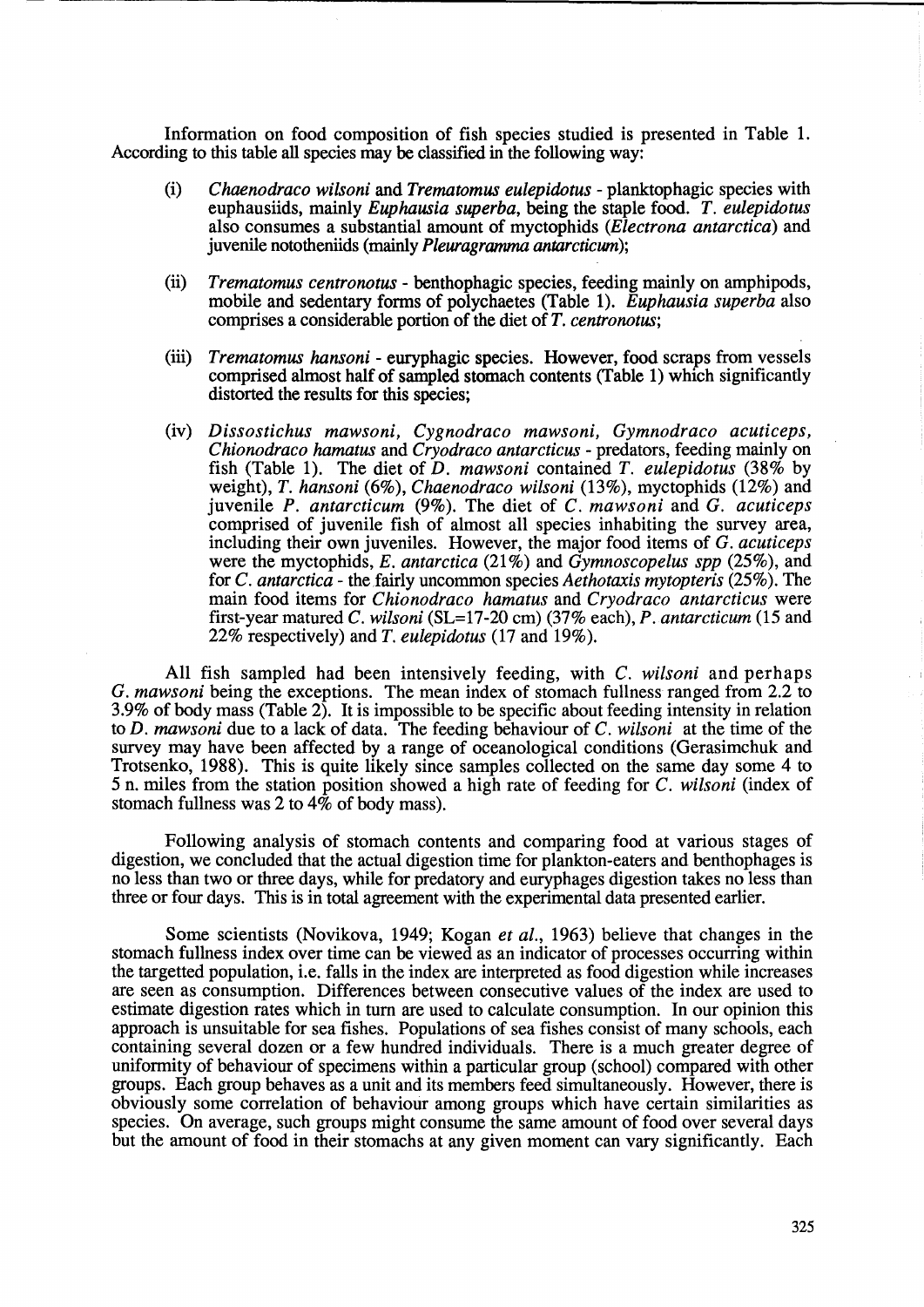population sample is obtained after trawling three miles for one hour and, since we do not know why fish tend to group together, we cannot say how many groups make up the catch. Figure 1 shows the weight distribution of *T. hansoni* in two consecutive samples. If one assumes that schooling patterns are determined by age or size, then the first sample is formed by one group and the second one by at least two. Figure 2 shows consecutive changes in the mean stomach fullness index, mean body weight and the amount of fresh food recorded over the observation period in respect of *T. hansoni.* The data in Figures 1 and 2 indicate that changes in the index are not indicative of the process of the stomach becoming full or of food evacuation. Rather, these changes are brought about by size differences among specimens and decreases in the amount of fresh food as the overall stomach fullness index increases.

The case of C. *wilsoni* is somewhat different. Body weight for this species in consecutive samples did not differ significantly and the population was of one age class. However here we came across an increase in the index of stomach fullness over four hours due to heavily digested food which had been in the fishes' stomachs more than one day. Obviously in this case different groups of fish were analysed separately.

Modelling was used to study fish feeding patterns and to check the methods used in this field of study. Parameters studied within the fish population were specific body weight and food evacuation rate. Both of these indices displayed a degree of inconsistency which is characteristic of a real population. At random times (but at a specific part of the day) fish received portions of food corresponding to the weight of prey they would consume in the wild. The likelihood of food portions being taken was fitted so that over three days they received an amount of food corresponding to their normal consumption. Levels of stomach fullness were studied for a random group of 25 specimens (*i.e.* observation was simulated). Results of modelling indicated that such random feeding is sufficient to obtain a clear picture of changes in the stomach fullness index such as occur in natural conditions. Changes in the fullness index over time were caused by random sampling and not by consumption and food evacuation patterns themselves.

Calculated daily and yearly consumption turned out to be small (Table 2) and for the following species were: *Chaenodraco wilsoni\** - 2.5% and 5.8%; *Trematomus eulepidotus* and *T. centronotus-* 2.0% and 4.6%; *Dissostichus mawsoni* and *T. hansoni* - 3.5% and 8.1 %; *Gymnodraco acuticeps* 4.0% and 9.2%; *Cygnodraco mawsoni* - 1.0% and 3.0%; *Chionodraco hamatus* - 1.6% and 3.5% and *Cryodraco antarcticus* - 2.2% and 4.0%. The mean annual rate of consumption for these fish is about five times their body weight. The average amount of consumption for the waters of eastern Antarctica, which has a mean biomass density in the order of 4.6 to 5.1 thousand  $km^2$  can be calculated using Shust's data. An annual food base production of no less than 20 to 25 thousand km2, is required for a biomass of this size. If one assumes that the mean biomass of bottom and near-bottom dwelling fish is 12 to 13 million tonnes (Lubimova and Shust, 1980) then the yearly consumption rate of Antarctic fish is between 60 and 65 million tonnes.

<sup>\*</sup> Consumption for C. *wilsoni* was minimal (about 0.6% of body weight) due to inactive feeding. Such a low value is uncharacteristic for this species. According to data obtained from the Kosmonavtov Sea, daily consumption by this species is usually about 2.5% of body weight (Pakhomov and Shumatova, 1988). This is the value we took for our estimate of annual consumption by C. *wilsoni.*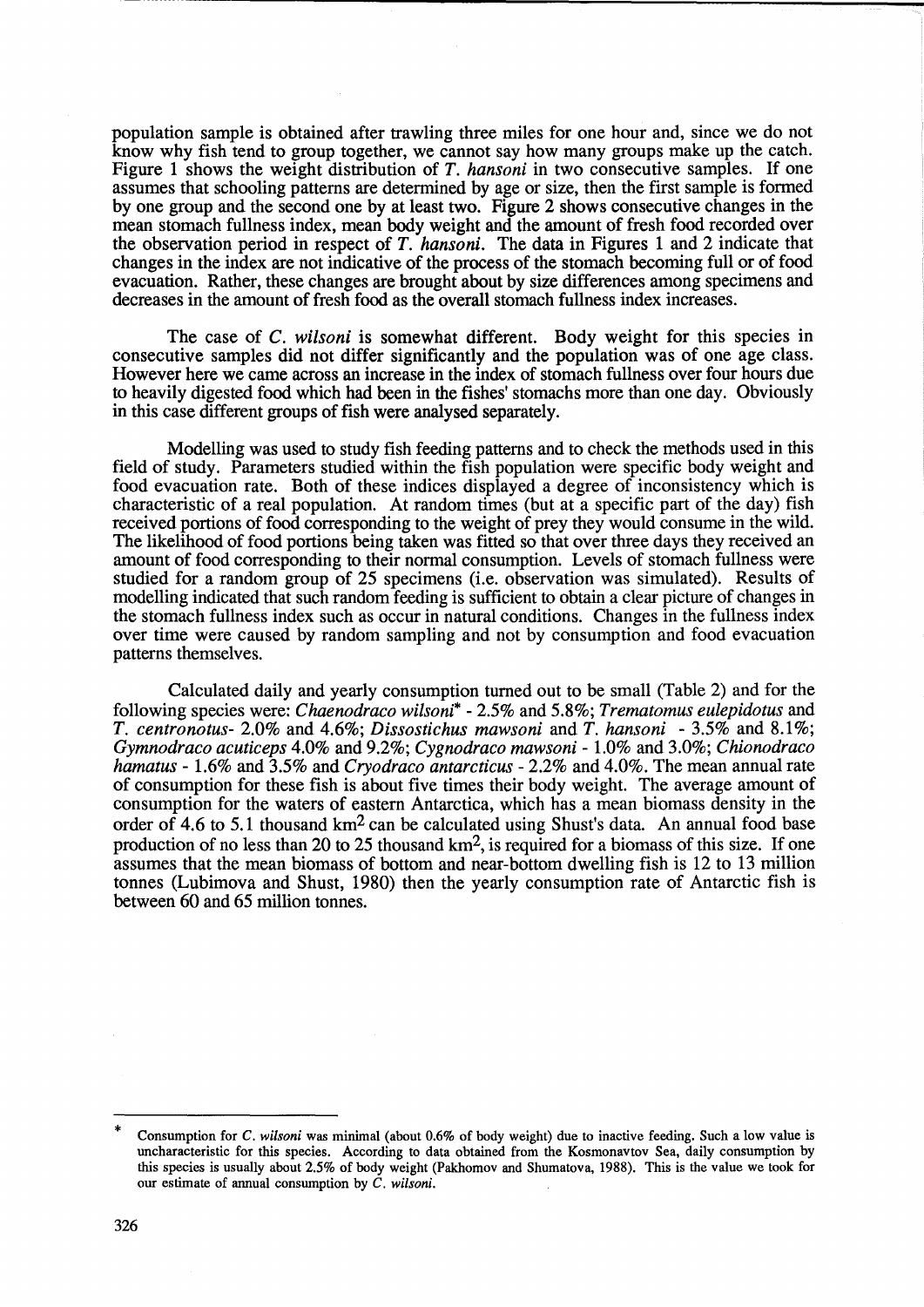### **REFERENCES**

- ANON. 1974. Metodicheskoe posobiye po izucheniyu pitaniya i pishchevykh otnosheniy ryb v estestvennykh usloviyakh. Moscow: Nauka: 254 pp. (In Russian).
- CHEKUNOVA, V.I. 1983. Ekologicheskiye gruppy morskikh kholodnovodnykh ryb i ikh energeticheski obmen. *Vopr. ikhtiol., Vol.* 23, *No.* 5: 829-838. (In Russian).
- OERASIMCHUK, V.V. and B.O. TROTSENKO. 1988. Nekotorye voprosy ekologii *Chaenodraco wilsoni* Regan 1914 (Channichthyidae, Perciformes). *Antarktika, No.* 27, Moscow: Nauka: 191-202. (In Russian).
- KOCK, K.-H. 1985. Krill Consumption by Antarctic Notothenoid Fish. In: SIEOFRIED, W.R., P.R. CONDY and R.M. LAWS (Eds). *Antarctic Nutrient Cycles and Food Webs.*  Springer, Berlin: 437-444.
- KOOAN, A.V. 1963. 0 sutochnom ratsione i ritme pitaniya leshcha *Abramis brama* (L) Tsimlyanskogo vodokhranilishcha. *Vopr. ikhtiol.,Vol.* 3, *No.* 2(27): 318-325. (In Russian).
- KRASNOPER, E.V. 1988. Obzor metodov opredeleniya ratsionov po velichine napolneniya pishchevaritelnogo trakta u ryb. *Vopr. ikhtiol., Vol.* 28, *No.* 4: 664-670. (In Russian)
- LUBIMOVA, T.O. and K.V. SHUST. 1980. Otsenka urovnya potrebleniya antarkticheskogo krilya osnovnymi gruppami konsumentov. Trudy VNIRO *Biologicheskiye resursy antarkticheskogo krilya,* Moscow: 203-224. (In Russian).
- MONTOOMERY, J.C., B.S. FORSTER, J.M. CARGILL. 1989. Stomach evacuation rate in the planktivorous fish *Pagothenia borchgrevinki. Polar Bioi., Vol.9, No.6: 405-408.*
- NOVIKOVA, N.S. 1949. 0 vozmozhnosti opredeleniya sutochnogo ratsiona ryb v estesvennykh usloviyakh. *Vestnik MGU No.9, No.* 6: 115-134. (In Russian).
- PAKHOMOV, E.A. and A.A. SHUMATOVA. 1988. Ekologiya pitaniya i otsenka sutochnogo ratsiona ledyanoi Vilsona *Chaenodraco wilsoni* Regan Indookeanskogo sektora Antarktiki. V sb.:Pitaniye morskikh ryb i ispolzovaniye kormovoi bazy kak elementy promyslovogo prognozirovaniya, Tez. dokl., (Murmansk 12-14 aprelya 1988), Murmansk: 42-44. (In Russian)
- PERMITIN, Y.E. 1970. The consumption of krill by Antarctic fishes. *Antarct. Ecology, No.1:*  177-182.
- SHUST, K.V. 1987. Raspredeleniye i osnovnye cherty biologii massovykh nototenoidnykh ryb Antarktiki. V sb.:Biologicheskiye resursy Arktiki i Antarktiki, Moscow: Nauka: 296-320. (In Russian).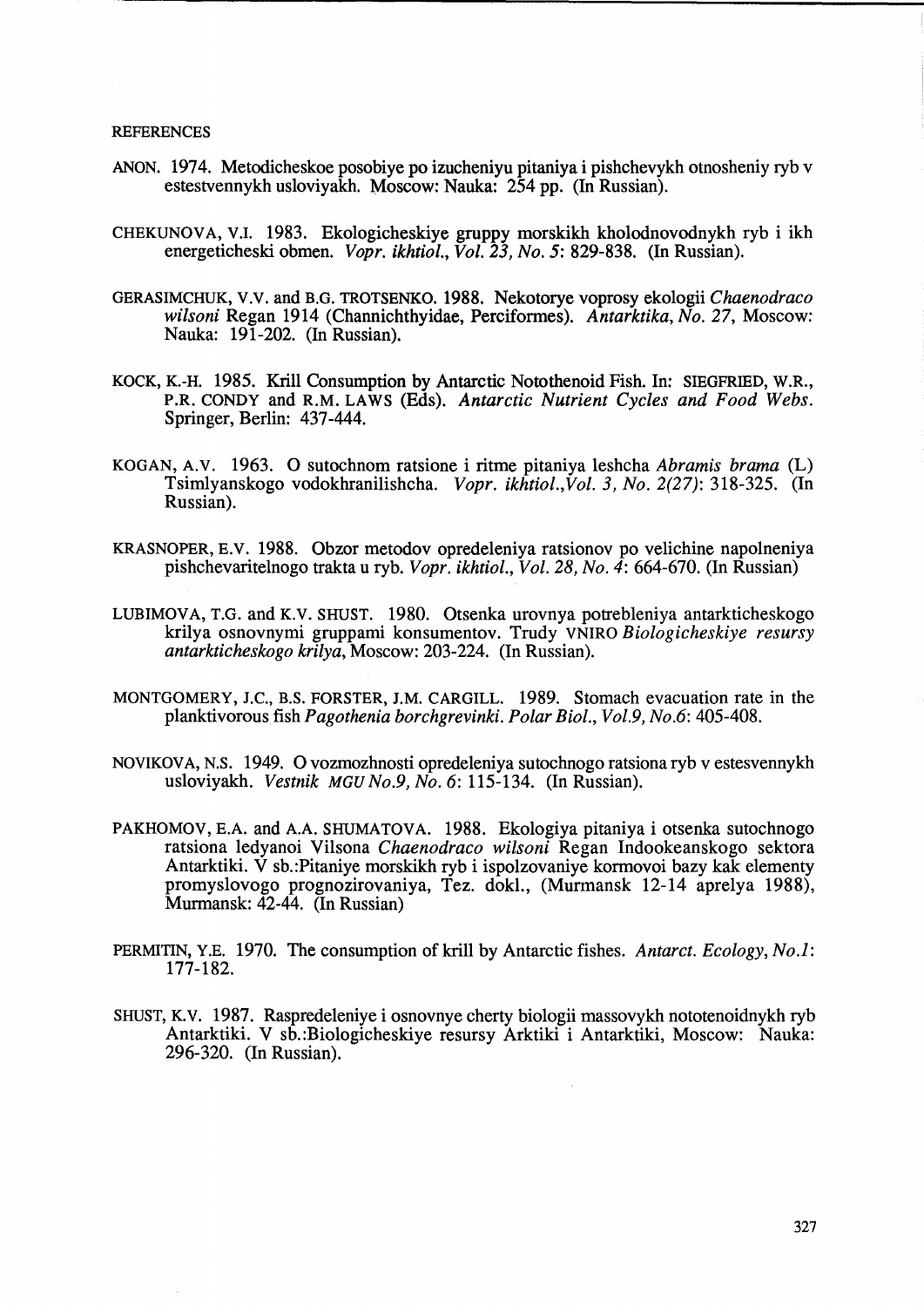TARGETT, T.E. 1981. Trophic Ecology and Structure of Coastal Fish Communities. *Mar. Ecol. Prog. Ser., Vol.* 4, *No.* 3: 243-265.

 $\sim$ 

- TYLER, A.V. 1970. Rates of gastric emptying in young cod. J. *Fish. Res. Bd. Can.,* 27(7): 1177-1189.
- VINBERO, 0.0. 1956. Intensivnost obmena i pishchevye potrebnosti ryb. Minsk. izd. Belorussk. gos. universiteta: 260 pp. (In Russian).

 $\bar{z}$ 

 $\ddot{\phantom{a}}$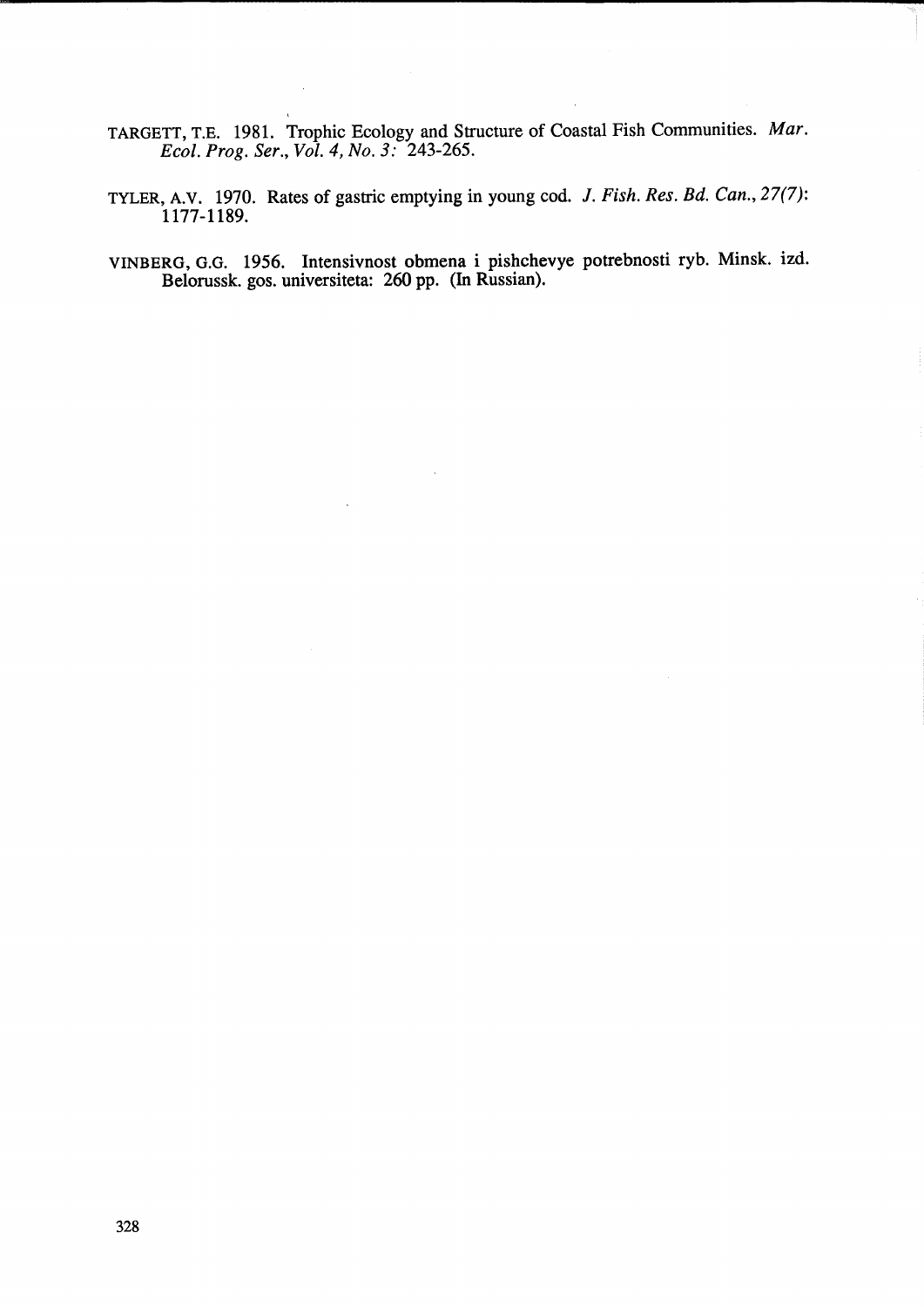| Food Items                                                                 | C. wilsoni                                | T. eulepidotus     | $T.$ hansoni             | T. centronotus                   | D. mawsoni   | C. mawsoni                | G. acuticeps         | C. hamatus   | C. antarcticus |
|----------------------------------------------------------------------------|-------------------------------------------|--------------------|--------------------------|----------------------------------|--------------|---------------------------|----------------------|--------------|----------------|
| E. superba                                                                 | 84.6                                      | 52.2               | 1.97                     | 32.9                             | 2.0          | 1.1                       | 2.3                  | 1.9          | 0.1            |
| Other                                                                      | 5.8                                       | 10.2               | 0.03                     | 0.8                              | 1.0          | 0.4                       | 0.05                 | 0.6          | $\div$         |
| Euphausiids<br>Mysidacea<br>Amphypoda<br>Isopoda<br>Decapoda<br>Gastropoda | 0.03                                      | 0.8                | 0.1<br>0.7<br>0.2<br>2.6 | 0.2<br>12.6<br>1.0<br>0.8<br>0.1 | 0.7<br>$+$   | 1.6<br>3.8<br>0.03<br>0.4 | 0.02<br>0.03<br>0.05 | 0.1          | 0.2            |
| Teuthida                                                                   |                                           |                    | 1.4                      | 3.7                              | 2.1          |                           | 0.3                  |              |                |
| Pteropoda<br>Polychaeta<br>Tunicata<br>Fish eggs                           | $\overline{\phantom{a}}$                  | 0.2<br>0.05<br>1.2 | 6.5<br>0.1<br>29.5       | 41.4<br>2.7<br>1.1               | 0.1          | 1.7                       | 0.07<br>0.07         |              |                |
| Myctophidae<br>Nototheniidae                                               | 5.1<br>4.5                                | 23.5<br>11.4       | 0.4<br>10.4              | 0.3<br>2.1                       | 12.0<br>82.1 | 1.4<br>89.1               | 52.3<br>44.8         | 14.5<br>82.9 | 99.7           |
| <b>Vessel</b> waste<br>Other food<br>Soil elements                         | $\overline{\phantom{a}}$<br>$\rightarrow$ | 0.4                | 45.6<br>0.54<br>0.1      | 0.3<br>0.01                      |              | 0.1<br>0.4                | 0.02                 |              |                |
| Number of<br>stomachs<br>examined                                          | 250                                       | 219                | 243                      | 43                               | 52           | 197                       | 84                   | 58           | 21             |

Table 1: Food composition in fish (percentage of food by weight) sampled at a 36-hour station in the Kosmonavtov Sea - 23 to 24 March, 1988.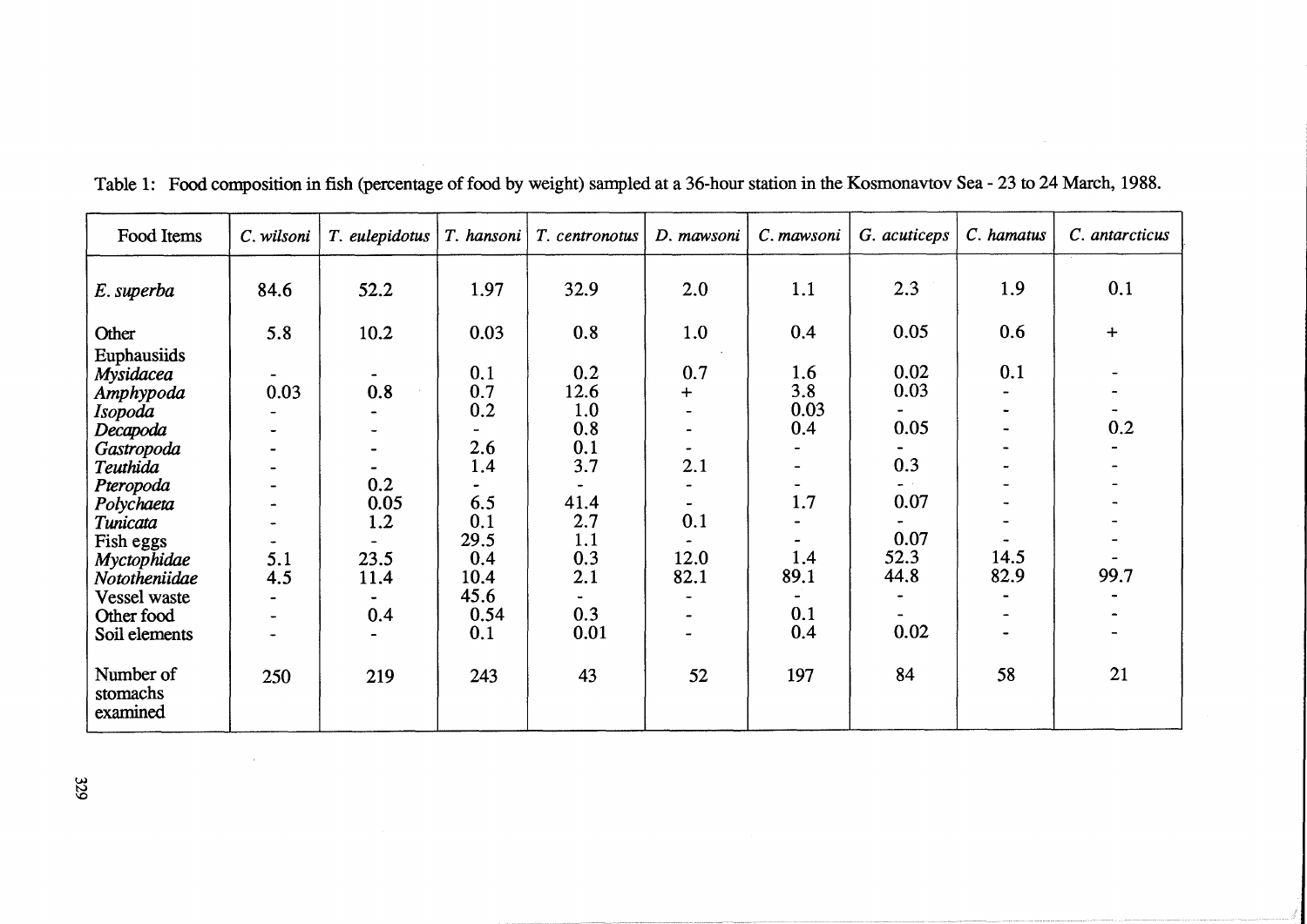| <b>Species</b>                  | Number of<br>Specimens | Mean Body<br>Weight<br>$\omega \pm \sigma$ (g) | Mean Index<br>of Stomach<br><b>Fullness</b> | Food<br>Evacuation<br>Rate | Daily<br>Food<br>Consump-<br>tion as $\%$<br>of Body<br>Weight | Daily<br>Food<br>Consump-<br>tion as per<br>Vinberg's<br>Formula |
|---------------------------------|------------------------|------------------------------------------------|---------------------------------------------|----------------------------|----------------------------------------------------------------|------------------------------------------------------------------|
| Chaendraco<br>wilsoni           | 250                    | $180 \pm 2^{1}$<br>$(104 - 288)^2$             | $0.009 \pm 0.001$<br>$(0 - 0.1)$            | 48<br>72                   | 0.9<br>0.6                                                     | 2.4                                                              |
| Trematomus<br>eulepidotus       | 219                    | $118 \pm 6$<br>$(50 - 650)$                    | $0.022 \pm 0.001$<br>$(0 - 0.094)$          | 48<br>72                   | 2.8<br>1.9                                                     | 2.6                                                              |
| Trematomus<br>hansoni           | 243                    | $380 \pm 20$<br>$(100 - 1350)$                 | $0.038 \pm 0.002$<br>$(0 - 0.157)$          | 48<br>72                   | 5.2<br>3.7                                                     | 2.1                                                              |
| Trematomus<br>centronotus       | 43                     | $97 \pm 10$<br>$(48 - 433)$                    | $0.036 \pm 0.004$<br>$(0 - 0.109)$          | 48<br>72                   | 3.4<br>2.0                                                     | 2.7                                                              |
| <b>Dissostichus</b><br>mawsoni  | 52                     | $1033 \pm 100$<br>$(214 - 4450)$               | $0.040 \pm 0.005$<br>$(0 - 0.245)$          | 48<br>72                   | 5.4<br>3.9                                                     | 1.7                                                              |
| Cygnodraco<br>mawsoni           | 197                    | $299 \pm 9$<br>$(25 - 1020)$                   | $0.019 \pm 0.002$<br>$(0 - 0.245)$          | 48<br>72                   | 1.7<br>1.0                                                     | 2.1                                                              |
| Gymnodraco<br>acuticeps         | 84                     | $413 \pm 45$<br>$(160 - 780)$                  | $0.034 \pm 0.004$<br>$(0 - 0.196)$          | 48<br>72                   | 5.7<br>4.4                                                     | 2.0                                                              |
| Chionodraco<br>hamatus          | 58                     | $437 \pm 38$<br>$(300 - 940)$                  | $0.021 \pm 0.005$<br>$(0 - 0.11)$           | 48<br>72                   | 2.4<br>1.6                                                     | 0.72                                                             |
| Cryodraco<br><i>antarcticus</i> | 21                     | $604 \pm 85$<br>$(79 - 1300)$                  | $0.051 \pm 0.01$<br>$(0 - 0.2)$             | 48<br>72                   | 4.2<br>2.25                                                    | 0.7                                                              |

Table 2: Percentage of daily food consumption of the examined fish at a 36-hour station in the Kosmonavtov Sea - March 1988.

<sup>1</sup> the value following  $\pm$  is the mean square error ( $\sigma$ )

<sup>2</sup> minimum and maximam values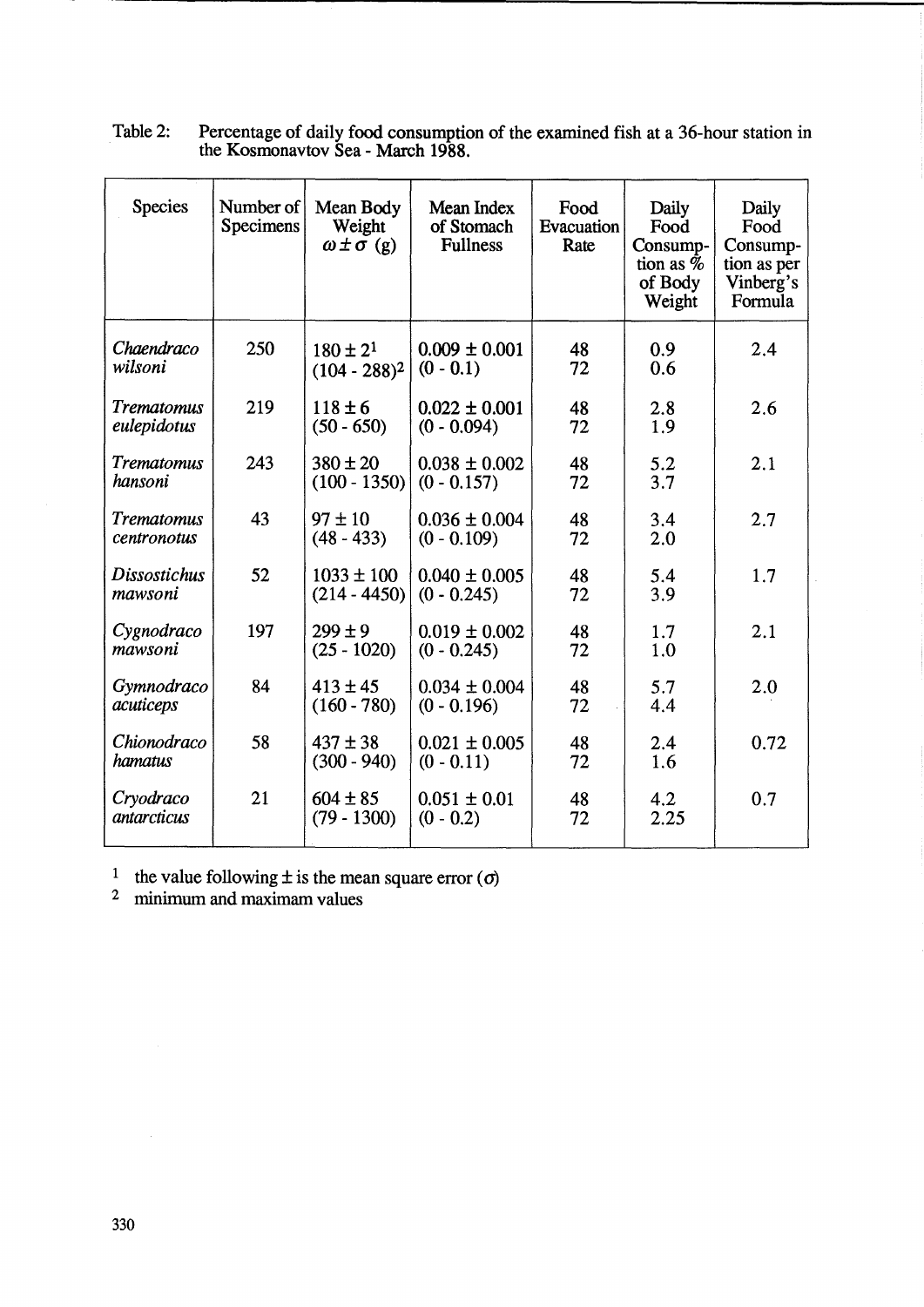

Figure 1: Weight frequency distribution of *Trematomus hansoni* in two consecutive samples: Sample A - mean weight 236 g; sample B - mean weight 524 g.



Figure 2: Mean values of the stomach fullness index (y), amount of fresh food (f) and body weight (W) for *Trematomus hansoni* from consecutive samples taken during a 36-hour station in the Kosmonavtov Sea on 23-24 March 1988.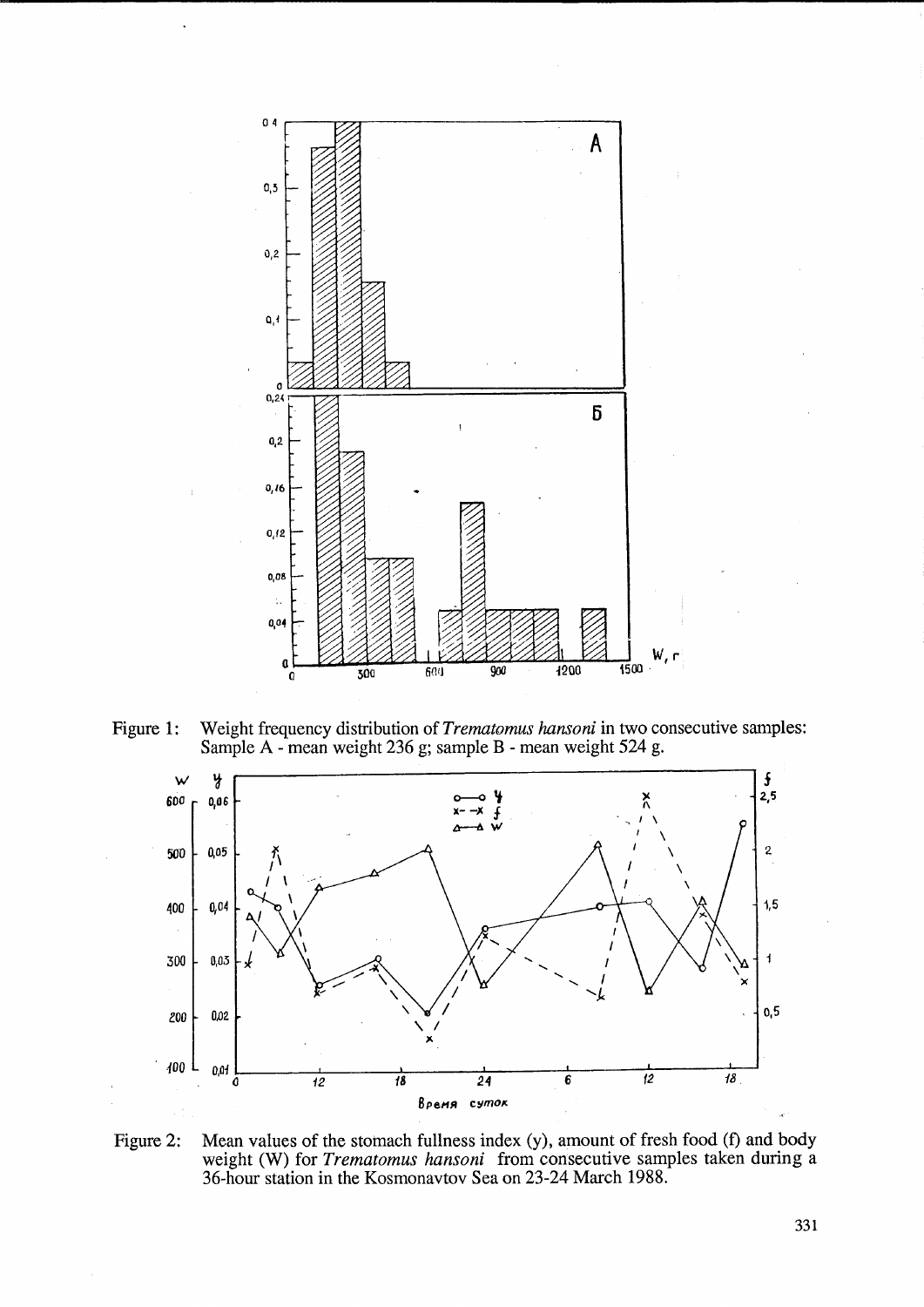## Liste des tableaux

- Tableau 1: Composition de la nourriture (% du poids total de nourriture) contenue dans les echantillons d'estomac de poissons recueillis au cours de la station de 36 heures effectuée dans la mer Kosmonavtov, les 23 et 24 mars 1988.
- Tableau 2: Taux de consommation quotidienne des poissons receuillis pendant la station de 36 heures effectuee dans la mer Kosmonavtov, les 23 et 24 mars 1988.

## Liste des figures

- Figure 1: Distribution de la frequence de poids de *Trematomus hansoni* dans deux  $\acute{\text{e}}$ chantillons consécutifs : Echantillon A - poids moyen 236 g; échantillon B poids moyen 524 g.
- Figure 2: Valeurs moyennes de l'indice de remplissage de l'estomac (y), de la quantite de nourriture fraiche (f) et de poids moyen (W) pour *Trematomus hansoni* a partir d'échantillons consécutifs prélevés au cours de la station de 36 heures effectuée dans la mer Kosmonavtov, les 23 et 24 mars 1988.

### Список таблиц

- Таблица 1: Состав пищи (доля по весу в %) в желудках рыб, выловленных во время суточной станции в море Космонавтов 23-24 марта 1988 г.
- Таблица 2: Удельное суточное потребление пищи рыб, исследованных на суточной станции в море Космонавтов 23-24 марта 1988 г.

### Список рисунков

- PHCYHOK 1: Частотное распределение массы *Trematomus hansoni* в двух последовательных выборках: Выборка А - средняя масса рыбы 236г.; выборка В - средняя масса 524 г.
- Рисунок 2: Средние величины индекса наполнения желудка (у), количества CBe)l{et'I nH~H (f) H MaCCbI TeJIa (W) *Trematomus hansoni* <sup>B</sup> последовательных выборках, взятых во время суточной станции в Mope KocMoHaBToB 23-24 MapTa 1988 r.

## Lista de las tablas

- Tabla 1: Composición de alimento (% del peso total del alimento) en las muestras de los estómagos de los peces capturados durante la estación de 36 horas realizada en el mar de Kosmonavtov e123-24 de marzo de 1988.
- Tabla2: Tasa de consumo diario de los peces muestreados durante la estación de 36 horas realizada en el mar'de Kosmonavtov e123-24 de marzo de 1988.